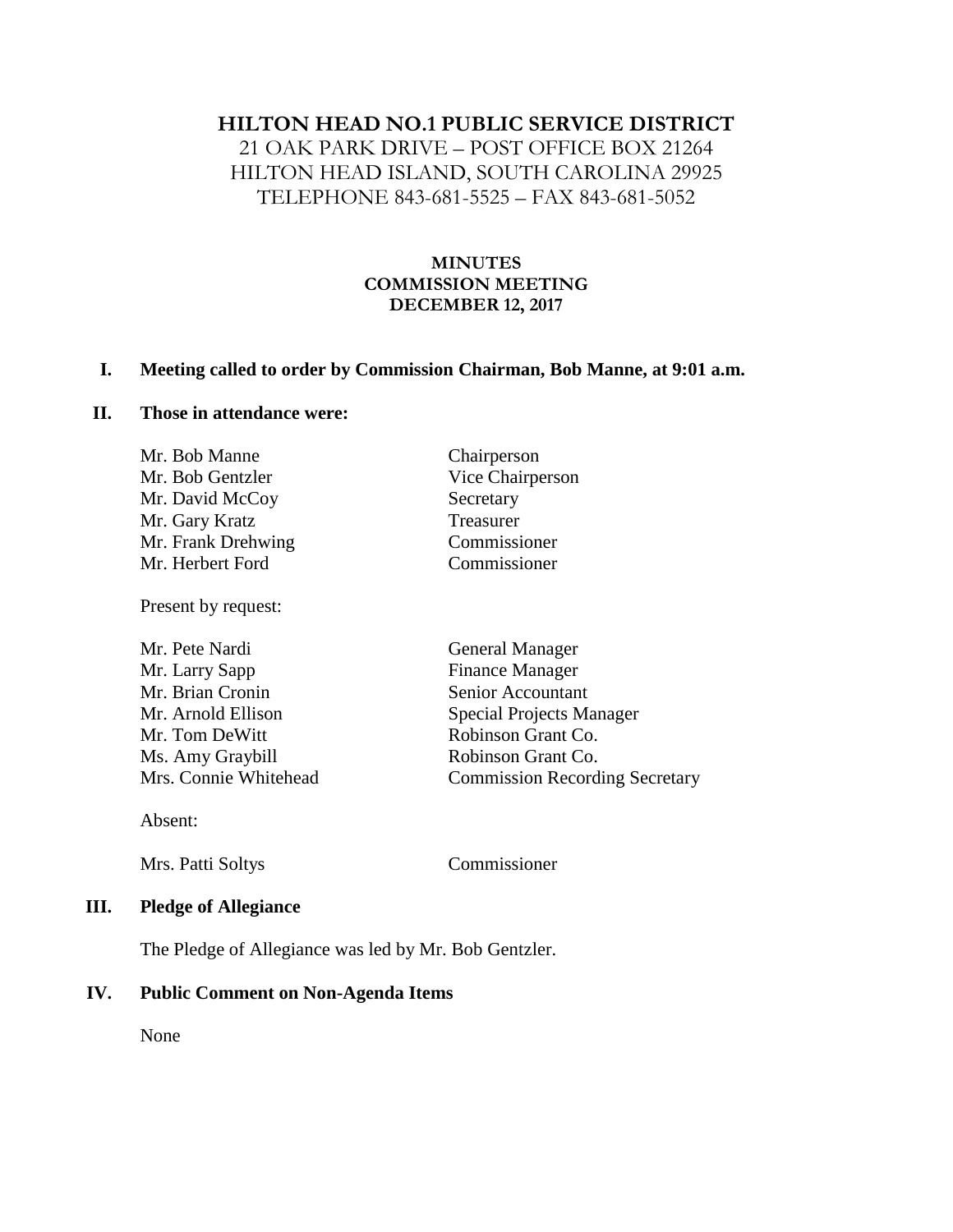# **V. Adoption of the Draft Minutes of the November 14, 2017, Regular Meeting**

### Action

• Mr. Gentzler moved to adopt the minutes as revised. Mr. Drehwing seconded. The motion passed unanimously.

## **VI. FY'17 CAFR Adoption/Finance Committee Report**

## Key Discussion Points

- The Finance Committee report and CAFR were merged as one agenda item.
- Mr. McCoy reminded the board that the PSD's CAFR has received an award for seven consecutive years and he believes this year will be the eighth.
- Ms. Graybill presented the auditor's report.
- The auditor gave a clean opinion of the CAFR, which is the best rating possible.
- A full copy of the CAFR is included in the agenda packet.

### Action

• Mr. McCoy moved to adopt the FY'17 CAFR. Mr. Ford seconded. The motion passed unanimously.

### **VII. Strategic Planning Documents**

### Key Discussion Points

- Mr. Gentzler stated that the P&O Committee reviewed the Strategic Planning Session documents at its most recent meeting. No further revisions were made.
- The Committee recommends adoption of the documents as presented.

## Action

• Mr. Drehwing moved to adopt the documents as presented. Mr. Ford seconded. The motion passed unanimously.

## **VIII. Election of 2018 Commission Officers**

#### Key Discussion Points

• At the November meeting, Mr. Drehwing nominated the current slate of officers. There were no other nominations.

#### Action

• Mr. Drewhing moved to elect the current slate of commission officers to remain in their seats for calendar year 2018. Mr. Kratz seconded. The motion passed unanimously.